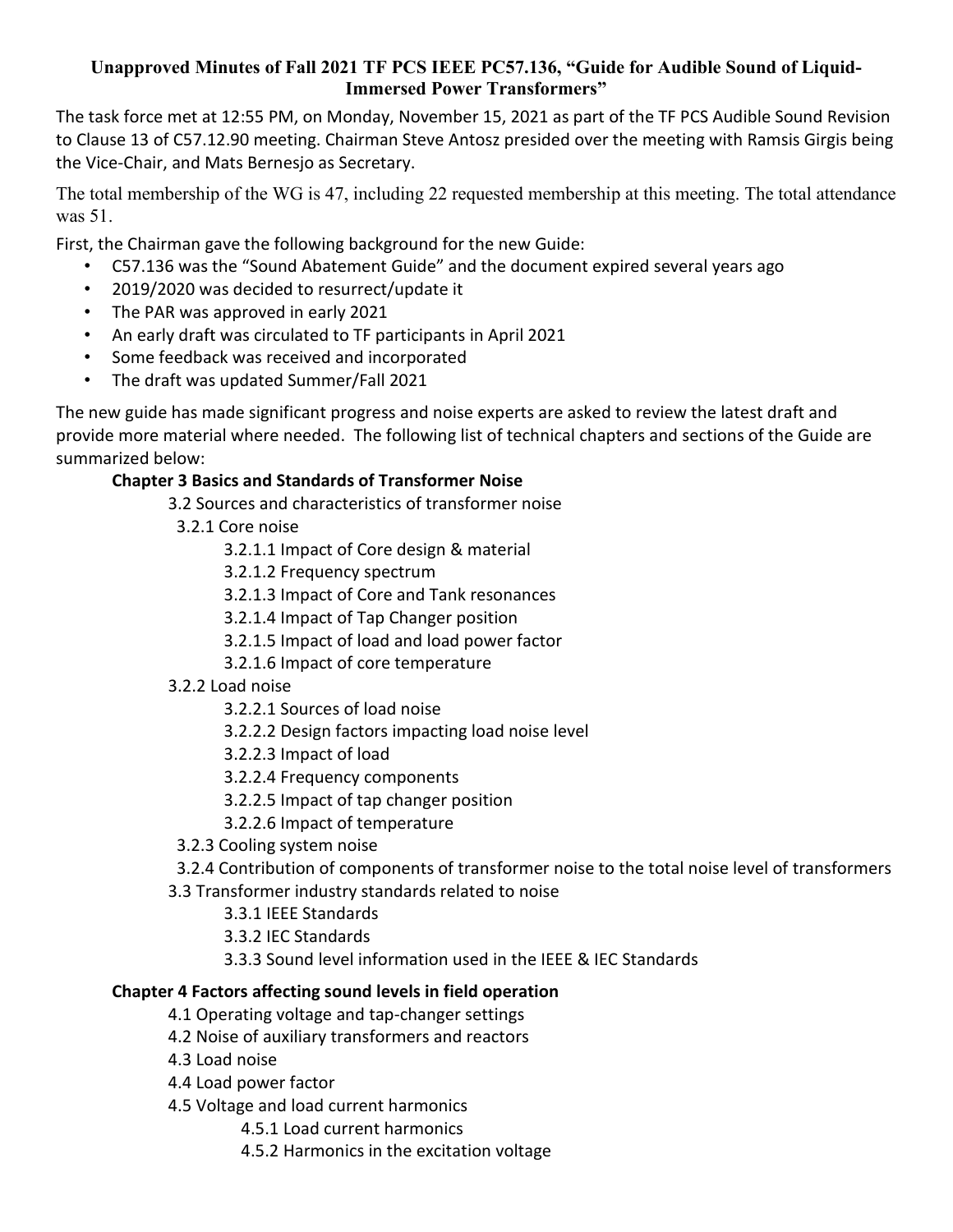4.6 DC and GIC current

- 4.7 Contribution from vibrations of structures attached to the transformer
- 4.8 Contribution of sound build-up from surrounding sound / fire walls
- 4.9 Impact of transformer mounting
- 4.10 Other sources of noise on site
- 4.11 Operating temperature

## **Chapter 5 Transformer noise reduction in the design stage and factory**

- 5.1 Methods to reduce core noise
	- 5.1.1 Lower core flux density
	- 5.1.2 Usage of high permeability grain-oriented core steel
	- 5.1.3 Avoiding core resonance
	- 5.1.4 Filling tank stiffeners with sand
	- 5.1.5 Other means
- 5.2 Methods to reduce / eliminate cooling equipment noise
- 5.3 Methods to reduce load noise
- 5.4 Methods to reduce both core and load noise
	- 5.4.1 Low noise tank design
	- 5.4.2 Vibration isolation between active part and tank
	- 5.4.3 Tank mounted external sound panels
	- 5.4.4 Sound enclosures
- 5.5 Older methods of transformer noise reduction

## **Chapter 6 Methods to reduce noise on site**

- 6.1 Sound enclosures
- 6.2 Sound barriers and walls
- 6.3 Other field installed techniques

#### **Chapter 7 Determination of required sound levels of power transformers on-site**

- 7.1 Simplified relationship between sound level of a transformer and sound level at specific receiver locations on the far field
- 7.2 Determination of appropriate noise level of a transformer on site

It was reported that input into Clauses 6.1 and 6.2 was solicited from Sanjay Patel and is expected to be received in the next week or two. Also, material of Clause 7.2 was requested from Chris Howell of Burns & McDonnel and was recently received. These will be added in the next draft of the Guide.

In relation to clause 7.2 regarding methods of determination of appropriate noise level of a transformer on site, one manufacturer noted that some specifications from the north-east region of the country specify the same low total noise level for transformers of a wide range of MVA ratings. This represents added expense to the customer to try to achieve such low noise levels for larger transformers. Several utility representatives commented on how they determine sound requirements for their transformer Specifications. The Vice Chair commented that he previously gave a presentation at a tutorial (Fall 2020 meeting) specifically on issues with some sound requirements in Specification. He promised to add this presentation to the website of the IEEE Standards.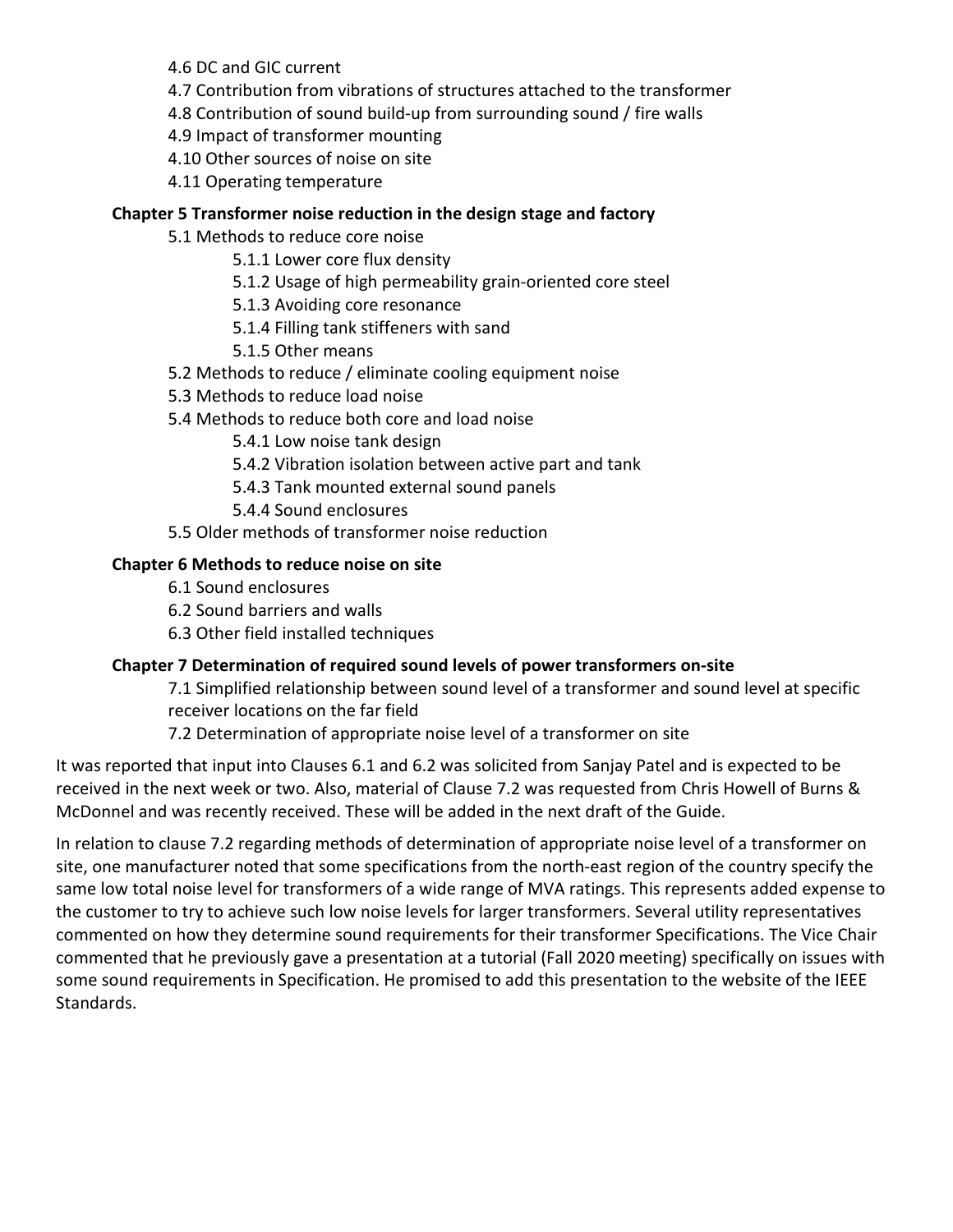A solicitation of those in attendance was initiated to request membership in the Noise Guide. A total of twenty-two requests were received. The following names are included in this following table.

| Scott Digby           | Hugo Flores           | Ajith Varghese            | Vinay Mehrotra | David Wallach          |
|-----------------------|-----------------------|---------------------------|----------------|------------------------|
| <b>Chris Slattery</b> | Klaus Pointer         | Marc Taylor               | Sanjib Som     | William Boettger       |
| John K. John          | <b>Eduardo Garcia</b> | <b>Enrique Betancourt</b> | Elise Arnold   | <b>Markus Schiessl</b> |
| Steve Brzoznowski     | Kurt Kaineder         | Everton De Oliveira       | K. Vijayan     | <b>Thomas Hartmann</b> |
| Kiran Vendante        | Kayland Adams         |                           |                |                        |

Finally, a request was made to members of the newly formed Guide WG to review the next draft of the Noise Guide and provide feedback, add text, as well as add their experience to Chapter 6 on methods on noise mitigation on site. The current Draft will be posted on the committee website in the C57.136 section under Performance Characteristics Sub Committee and it will be posted again after updates are made.

With no new business raised, the meeting was adjourned.

Respectfully submitted,

Mats Bernesjo, WG Secretary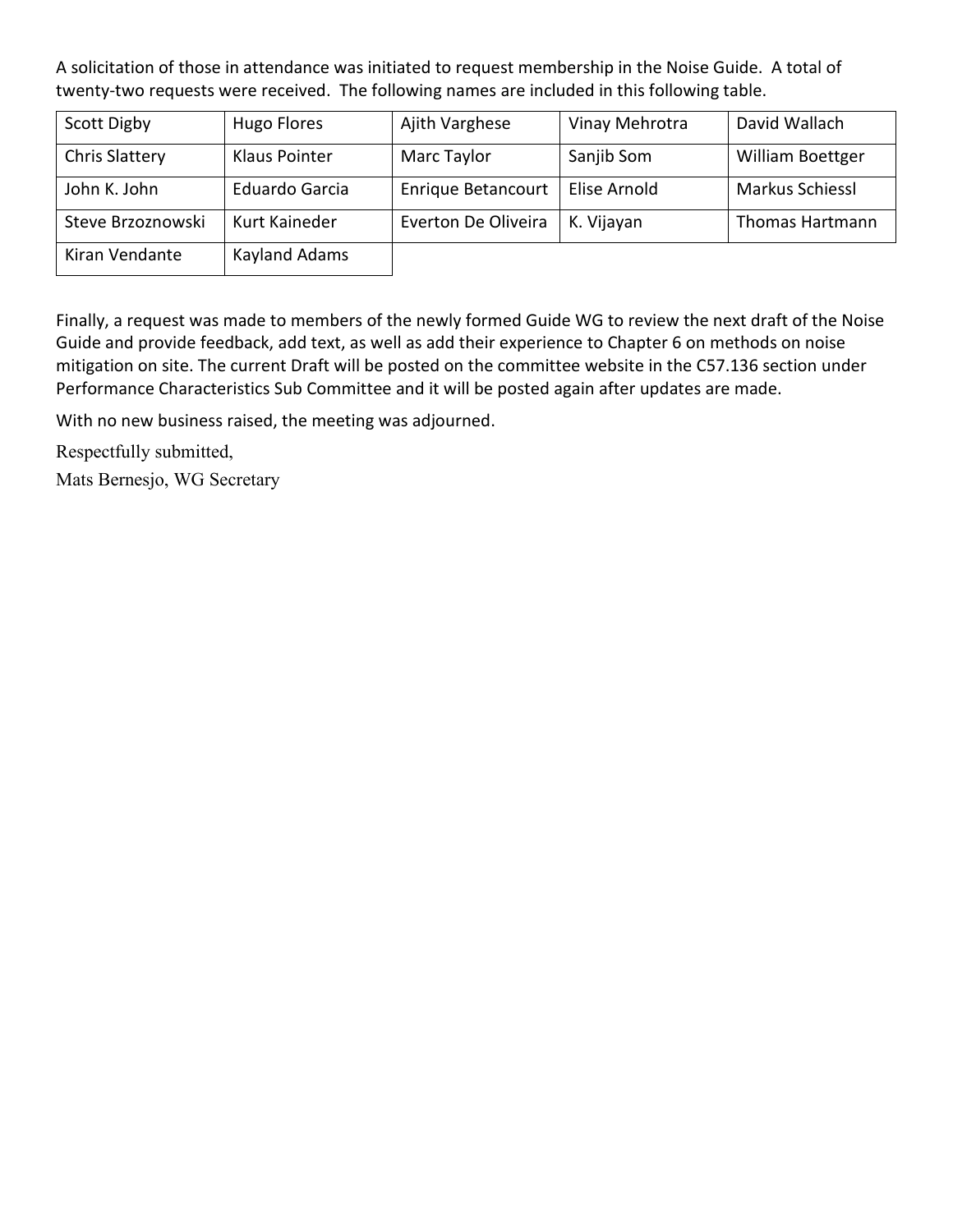Fall 2021 WG Meeting Attendance and Affiliation is as follows:

| <b>First Name</b> | <b>Last Name</b>  | Company                                    |
|-------------------|-------------------|--------------------------------------------|
| Stephen           | Antosz            | Stephen Antosz & Associates, Inc           |
| Ramsis            | Girgis            | Hitachi Energy                             |
| Mats              | Bernesjo          | Hitachi Energy                             |
| Kayland           | Adams             | SPX Transformer Solutions, Inc.            |
| Stephen           | Anthony           |                                            |
| Elise             | Arnold            | <b>SGB</b>                                 |
| Suresh            | Babanna           | SPX Transformer Solutions, Inc.            |
| Peter             | <b>Balma</b>      | Retired                                    |
| Enrique           | <b>Betancourt</b> | Prolec GE                                  |
| William           | <b>Boettger</b>   | <b>Boettger Transformer Consulting LLC</b> |
| Joshua            | <b>Bohrn</b>      | PacifiCorp                                 |
| <b>Bruno</b>      | Bosnjak           | Hyundai Electric Switzerland               |
| Steven            | Brzoznowski       | <b>Bonneville Power Administration</b>     |
| John              | Crouse            | <b>Roswell Alliance</b>                    |
| Everton           | De Oliveira       | <b>Siemens Energy</b>                      |
| Scott             | Dennis            | Hitachi Energy                             |
| Scott             | Digby             | <b>Duke Energy</b>                         |
| Hugo              | Flores            | Hitachi Energy                             |
| Raymond           | Frazier           | Ameren                                     |
| Eduardo           | Garcia Wild       | <b>Siemens Energy</b>                      |
| Ismail            | Guner             | Hydro-Quebec                               |
| Thomas            | Hartmann          | Pepco Holdings Inc.                        |
| <b>Nicholas</b>   | Jensen            | Delta Star Inc.                            |
| John              | John              | Virginia Transformer Corp.                 |
| Akash             | Joshi             | <b>Black &amp; Veatch</b>                  |
| Kurt              | Kaineder          | <b>Siemens Energy</b>                      |
| Zan               | Kiparizoski       | <b>Howard Industries</b>                   |
| Vinay             | Mehrotra          | SPX Transformer Solutions, Inc.            |
| Nitesh            | Patel             | Hyundai Power Transformers USA             |
| Sanjay            | Patel             | <b>Smit Transformer</b>                    |
| <b>Brian</b>      | Penny             | Retired                                    |
| Klaus             | Pointner          | <b>Trench Austria GmbH</b>                 |
| Bertrand          | Poulin            | Hitachi Energy                             |
| Hakan             | Sahin             | Virginia/Georgia Transformer               |
| Dinesh            | Sankarakurup      | Duke Energy                                |
| Daniel            | Sauer             | <b>EATON Corporation</b>                   |
| Markus            | Schiessl          | SGB                                        |
| Cihangir          | Sen               | Duke Energy                                |
| Christopher       | Slattery          | FirstEnergy Corp.                          |
| Sanjib            | Som               | Pennsylvania Transformer                   |
| Marc              | Taylor            | JFE Shoji Power Canada Inc.                |
| Ajith             | Varghese          | SPX Transformer Solutions, Inc.            |